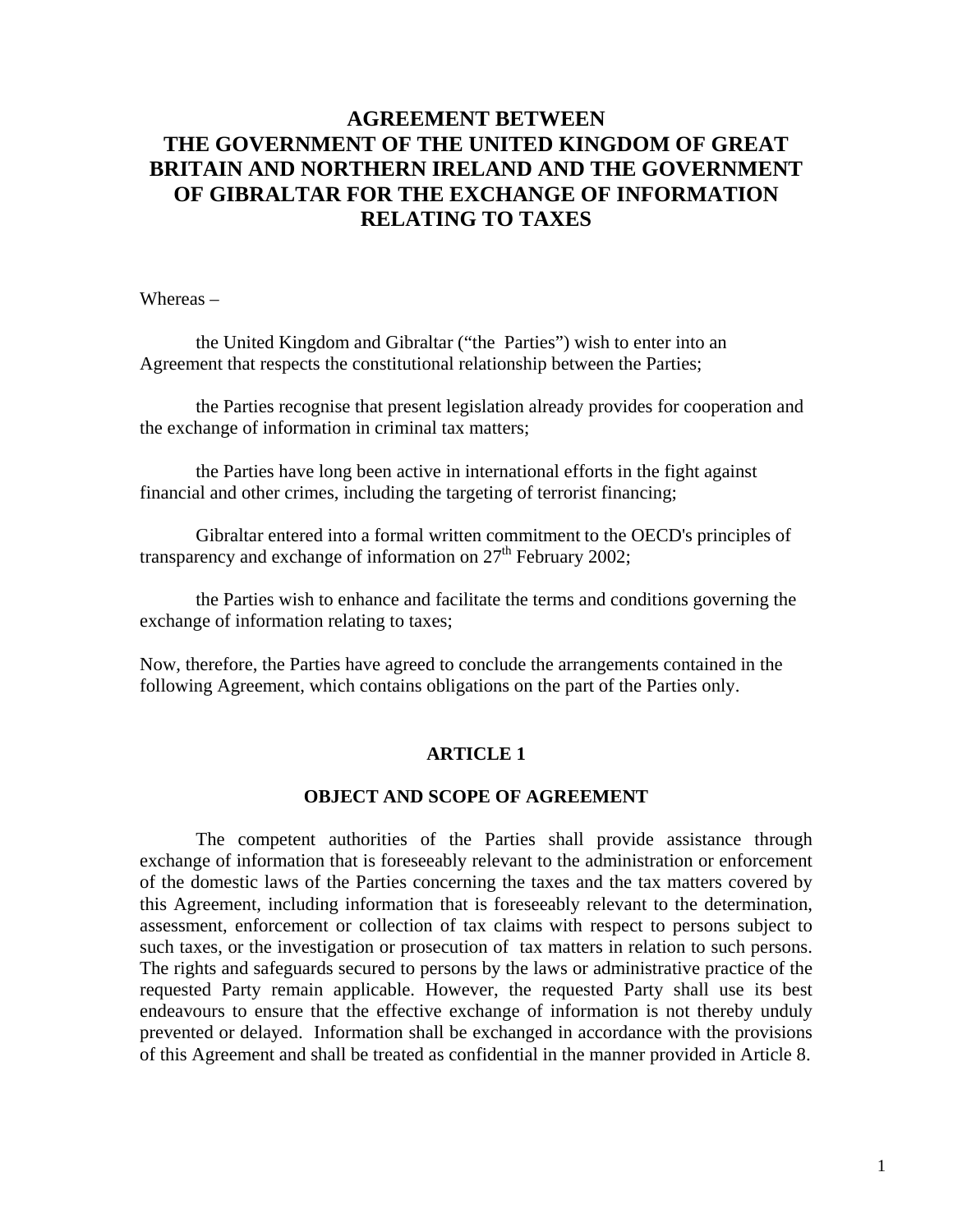#### **ARTICLE 2**

#### **JURISDICTION**

 A requested Party is not obliged to provide information in accordance with this Agreement which is neither held by its authorities nor in the possession or control of persons who are within its territorial jurisdiction.

#### **ARTICLE 3**

#### **TAXES COVERED**

1. The existing taxes which are the subject of this Agreement are taxes of every kind and description imposed in the Parties.

2. This Agreement shall also apply to any identical or substantially similar taxes imposed by either Party after the date of signature of this Agreement in addition to, or in place of, any of the taxes listed in paragraph 1 of this Article. The competent authorities of the Parties shall notify each other of any relevant changes to the taxation and related information gathering measures covered by this Agreement.

### **ARTICLE 4**

#### **DEFINITIONS**

- 1. In this Agreement unless the context otherwise requires-
	- (a) "United Kingdom" means Great Britain and Northern Ireland, including any area outside the territorial sea of the United Kingdom designated under its laws concerning the Continental Shelf and in accordance with international law as an area within which the rights of the United Kingdom with respect to the seabed and sub-soil and their natural resources may be exercised;
	- (b) "Gibraltar" means the territory of Gibraltar
	- (c) "collective investment scheme" means any pooled investment vehicle irrespective of legal form;
	- (d) "company" means any body corporate or any entity that is treated as a body corporate for tax purposes;
	- (e) "competent authority" means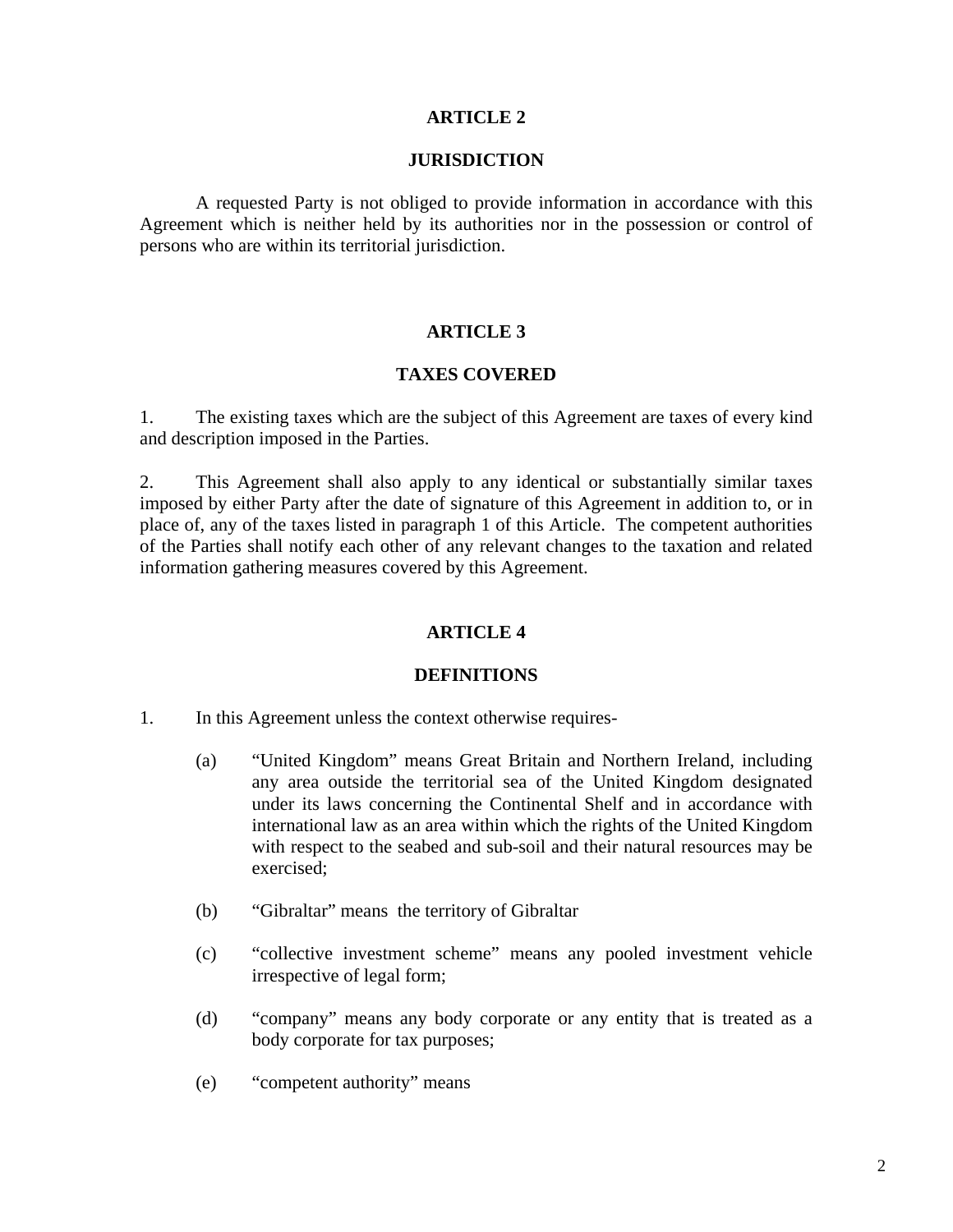- (i) in the case of the United Kingdom, the Commissioners for Her Majesty's Revenue and Customs or their authorised representative;
- (ii) in the case of Gibraltar, the Chief Secretary of the Gibraltar Government or such other person as the Minister of Finance may appoint;
- (f) "criminal laws" means all criminal laws designated as such under domestic law irrespective of whether contained in the tax laws, the criminal code or other laws;
- (g) "criminal tax matters" means tax matters involving intentional conduct which is liable to prosecution under the criminal laws of the requesting Party;
- (h) "information" means any fact, statement, document or record in whatever form;
- (i) "information gathering measures" means laws, regulations and administrative or judicial procedures that enable a Party to obtain and provide the requested information;
- (j) "person" includes an individual, a company, or any other body or group of persons;
- (k) "public collective investment scheme" means any collective scheme or fund, in which the purchase, sale or redemption of shares or other interests is not implicitly or explicitly restricted to a limited group of investors;
- (l) "requested Party" means the Party to this Agreement which is requested to provide or has provided information in response to a request;
- (m) "requesting Party" means the Party to this Agreement submitting a request for or having received information from the requested Party;
- (n) "tax" means any tax covered by this Agreement;
- (o) "Party" means the United Kingdom or Gibraltar as the context requires.

2. As regards the application of this Agreement at any time by a Party, any term not defined therein shall, unless the context otherwise requires, have the meaning that it has at that time under the law of that Party, any meaning under the applicable tax laws of that Party prevailing over a meaning given to the term under other laws of that Party.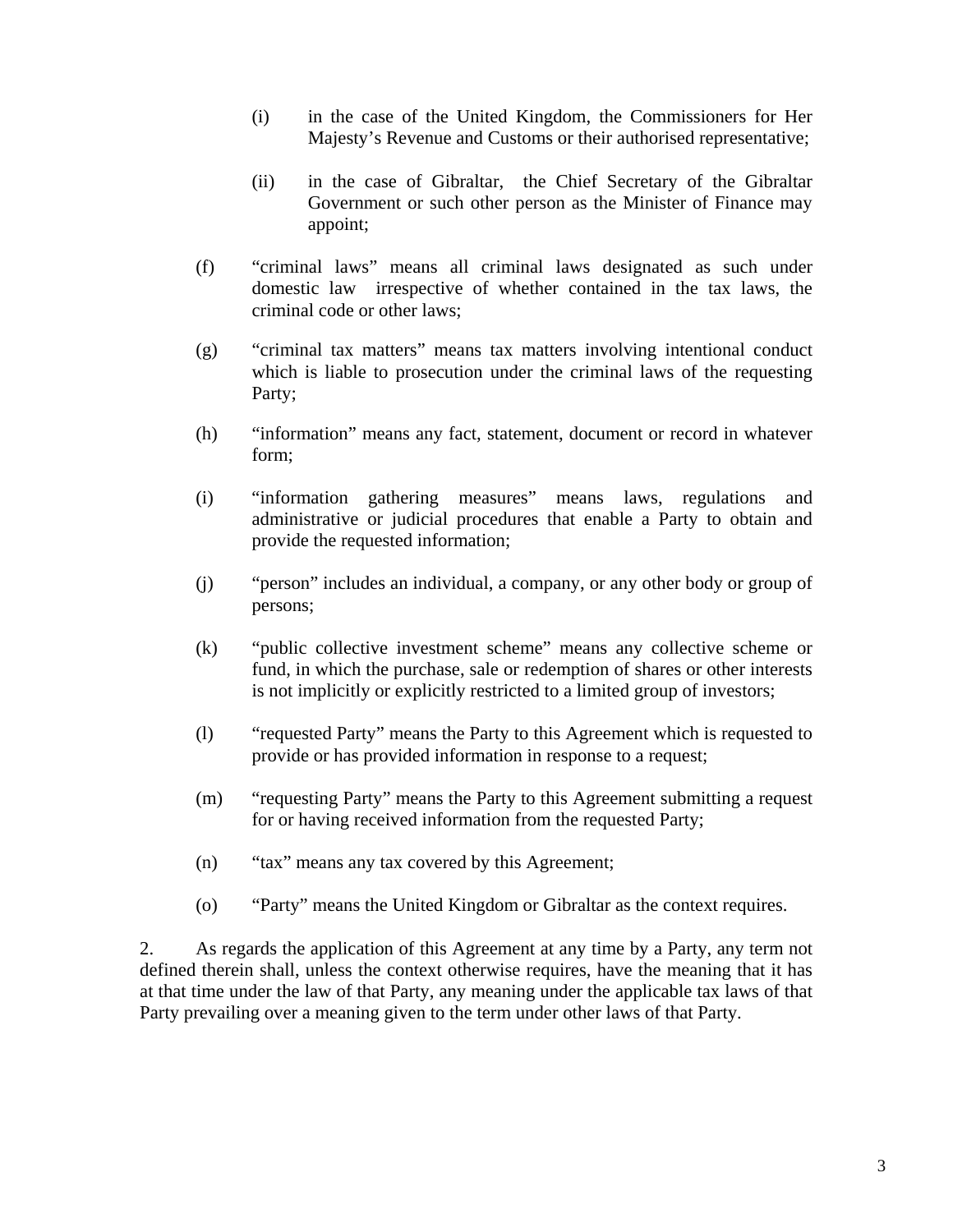# **ARTICLE 5**

### **EXCHANGE OF INFORMATION UPON REQUEST**

1. The competent authority of a requested Party shall provide upon request in writing by the requesting Party information for the purposes referred to in Article 1. Such information shall be exchanged without regard to whether the conduct being investigated would constitute a crime under the laws of the requested Party if it occurred in the territory of the requested Party. If the information received by the competent authority of the requested Party is not sufficient to enable it to comply with the request for information, it shall advise the competent authority of the requesting Party of that fact and request such additional information as may be required to enable the effective processing of the request.

2. If the information in possession of the competent authority of the requested Party is not sufficient to enable it to comply with the request for the information, the requested Party shall use all relevant information gathering measures to provide the requesting Party with the information requested, notwithstanding that the requested Party may not need such information for its own tax purposes.

3. If specifically requested by the competent authority of the requesting Party, the competent authority of the requested Party shall provide information under this Article, to the extent allowable under its domestic laws, in the form of depositions of witnesses and authenticated copies of original records.

4. Each Party shall ensure that its competent authority, for the purposes of this Agreement, has the authority to obtain and provide upon request:

- (a) information held by banks, other financial institutions, and any person, including nominees and trustees, acting in an agency or fiduciary capacity;
- (b) information regarding the ownership of companies, partnerships, collective investment schemes, trusts, foundations and other persons, including:

(i) within the constraints of Article 2, ownership information on all such persons in an ownership chain; and

(ii) in the case of collective investment schemes, information on shares, units and other interests; and

(iii) in the case of trusts, information on settlors, trustees and beneficiaries; and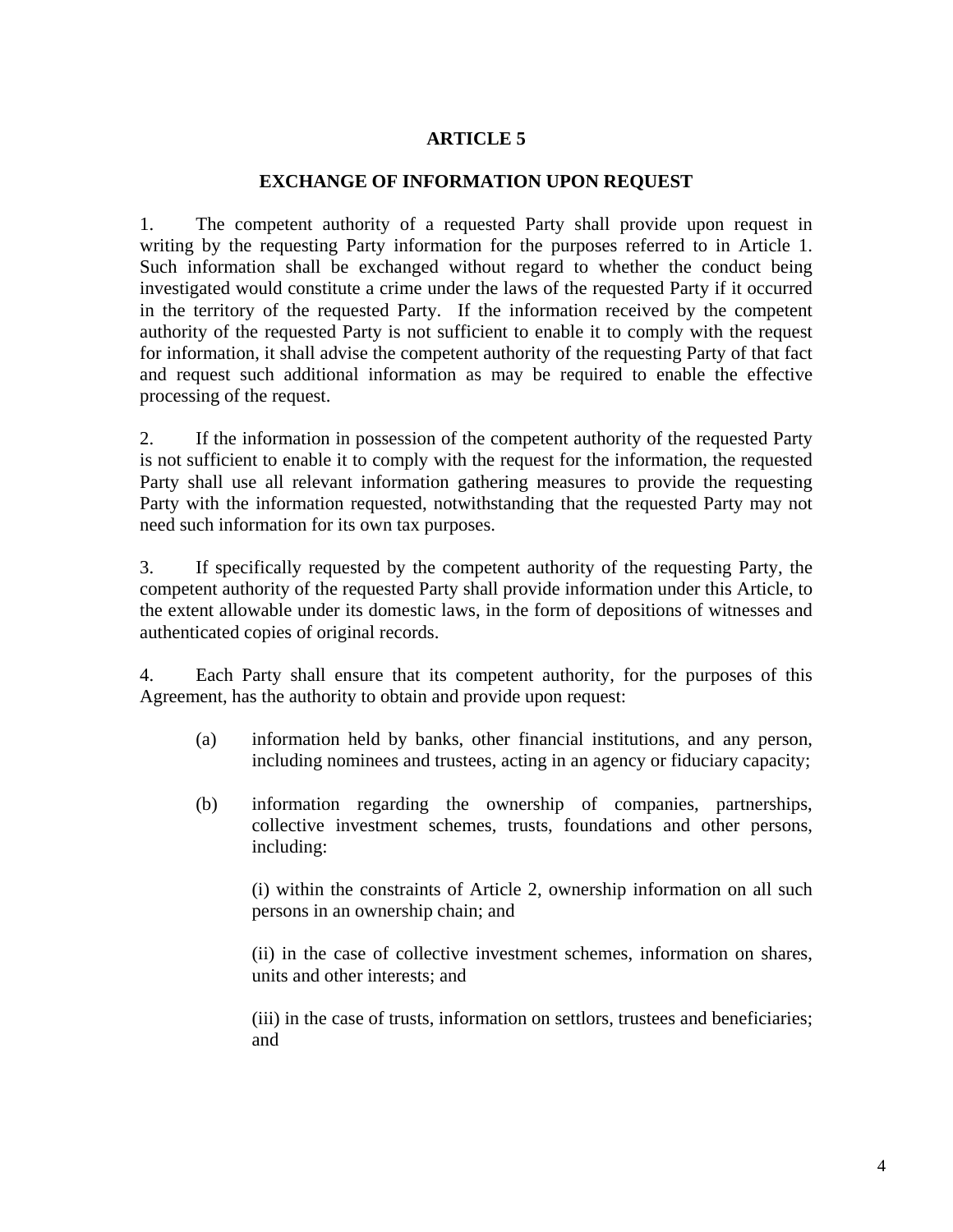(iv) in the case of foundations, information on founders, members of the foundation council and beneficiaries, and equivalent information in the case of entities that are neither trusts nor foundations.

5. Notwithstanding the preceding paragraphs, this Agreement does not create an obligation on the Parties to obtain or provide ownership information with respect to publicly traded companies or public collective investment funds or schemes, unless such information can be obtained without giving rise to disproportionate difficulties.

6. The competent authority of the requesting Party shall provide the following information to the competent authority of the requested Party when making a request for information under this Agreement in order to demonstrate the foreseeable relevance of the information to the request:

- (a) the identity of the person under examination or investigation;
- (b) the period for which the information is requested;
- (c) the nature and type of the information requested and the form in which the requesting Party would prefer to receive it;
- (d) the tax purposes for which the information is sought and the reasons why the information requested is foreseeably relevant to the administration or enforcement of the domestic laws of the requesting Party;
- (e) the grounds for believing that the information requested is present in the territory of the requested Party or is in the possession or control of a person within the jurisdiction of the requested Party;
- (f) to the extent known, the name and address of any person believed to be in possession or control of the information requested;
- (g) a statement that the request is in conformity with this Agreement and the laws and administrative practices of the requesting Party, and that if the requested information were within the jurisdiction of the requesting Party then the competent authority of the requesting Party would be able to obtain the information under the laws of the requesting Party or in the normal course of administrative practice;
- (h) a statement that the requesting Party has pursued all means available in its own territory to obtain the information, except those that would give rise to disproportionate difficulties.

7. The competent authority of the requested Party shall acknowledge receipt of the request to the competent authority of the requesting Party, shall advise if there are any unexpected delays in obtaining the requested information, and shall use its best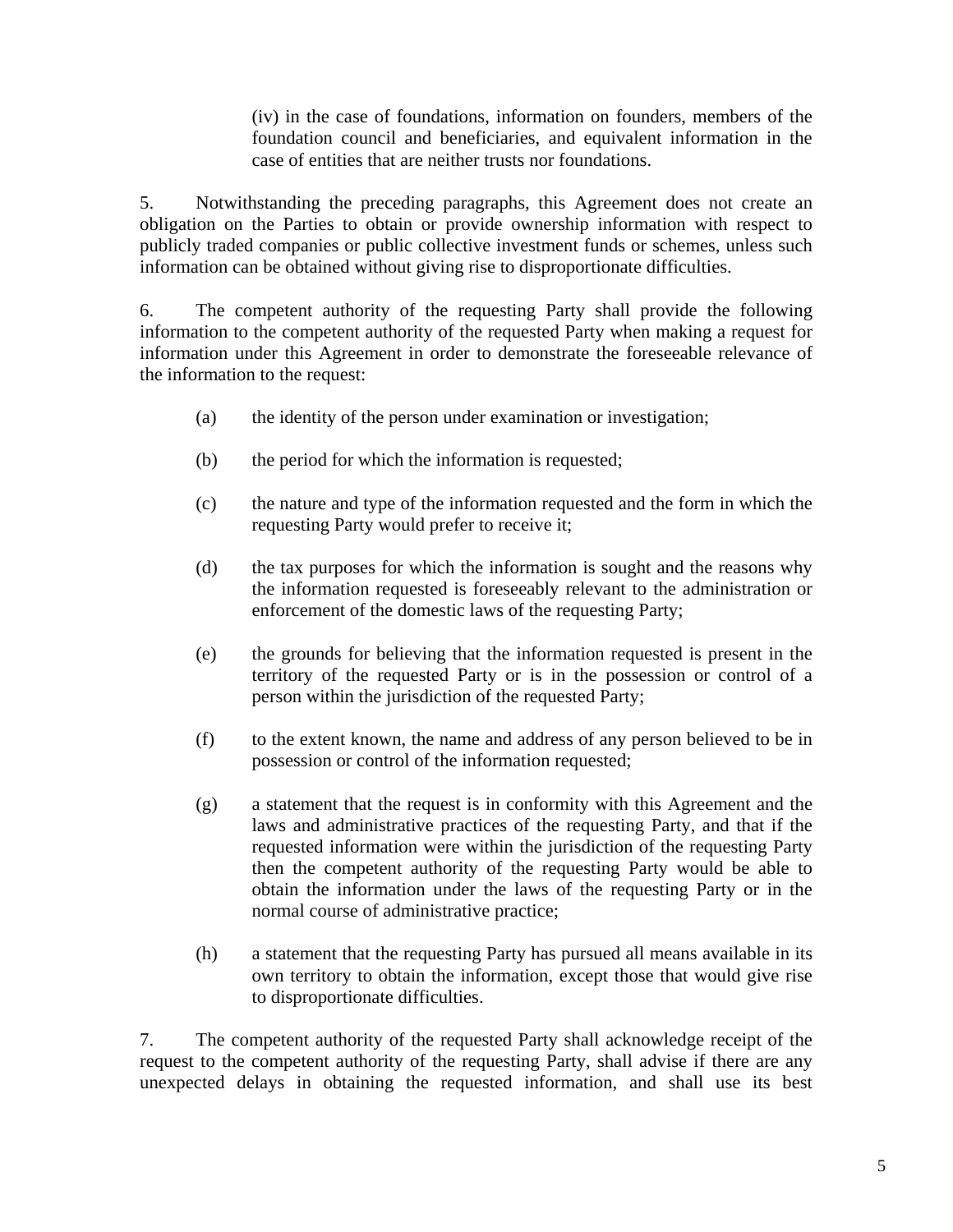endeavours to forward the requested information to the requesting Party with the least possible delay.

# **ARTICLE 6**

### **TAX EXAMINATIONS (OR INVESTIGATIONS) ABROAD**

1. The requested Party may, to the extent permitted under its domestic laws, and following reasonable notice from the requesting Party, allow representatives of the competent authority of the requesting Party to enter the territory of the requested Party in connection with a request to interview persons and examine records with the prior written consent of the persons concerned. The competent authority of the requesting Party shall notify the competent authority of the requested Party of the time and place of the meeting with the persons concerned.

2. At the request of the competent authority of the requesting Party, the competent authority of the requested Party may allow representatives of the competent authority of the requesting Party to be present at the appropriate part of a tax examination undertaken by an authority in the requested Party.

3. If the request referred to in paragraph 2 of this Article is granted, the competent authority of the requested Party conducting the examination shall, as soon as possible, notify the competent authority of the requesting Party of the time and place of the examination, the authority or person authorised to carry out the examination and the procedures and conditions required by the requested Party for the conduct of the examination. All decisions regarding the conduct of the examination shall be made by the requested Party conducting the examination in accordance with its domestic laws.

# **ARTICLE 7**

# **POSSIBILITY OF DECLINING A REQUEST**

- 1. The competent authority of the requested Party may decline to assist:
	- (a) where the request is not made in conformity with this Agreement; or
	- (b) where the requesting Party has not pursued all means available in its own territory to obtain the information, except where recourse to such means would give rise to disproportionate difficulties; or
	- (c) where the disclosure of the information requested would be contrary to the public policy of the requested Party.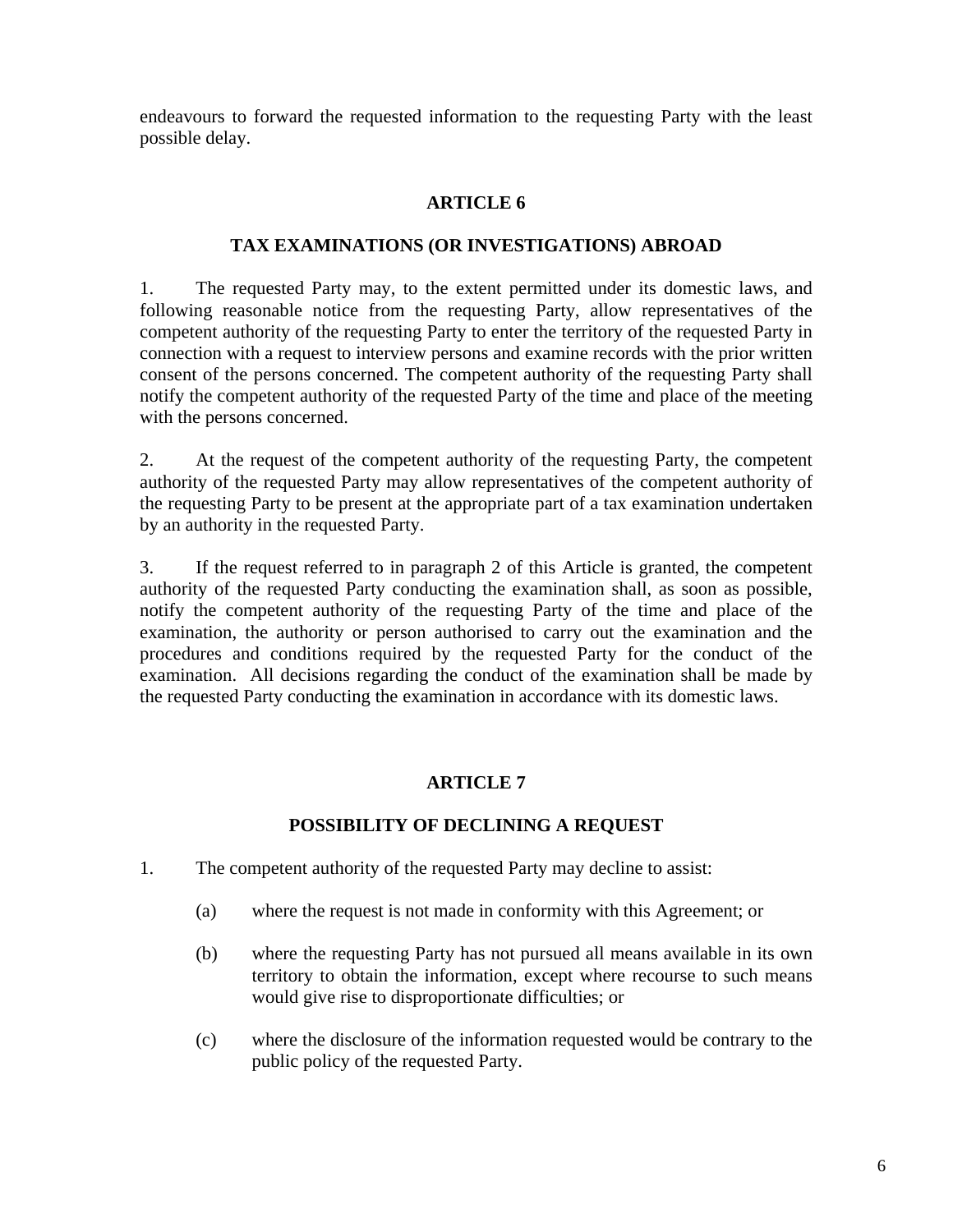2. The provisions of this Agreement shall not impose upon a Party any obligation to provide information which would disclose any trade, business, industrial, commercial or professional secret or trade process. Information described in sub-paragraph 4 of Article 5 shall not by reason of that fact alone constitute such a secret or process.

- 3. (a) The provisions of this Agreement shall not impose on a Party the obligation to obtain or provide information which would reveal confidential communications between a client and an attorney, solicitor or barrister where such communications are:
	- (i) produced for the purposes of seeking or providing legal advice, or
	- (ii) produced for the purposes of use in existing or contemplated legal proceedings.

(b) Information held with the intention of furthering an offence is not subject to legal privilege, and nothing in this Article shall prevent an attorney, solicitor or barrister from providing the name and address of a client where doing so would not constitute a breach of legal privilege.

4. A request for information shall not be refused on the ground that the tax liability giving rise to the request is disputed by the taxpayer.

5. The requested Party may decline a request for information if the information is requested by the requesting Party to administer or enforce a provision of the tax law of the requesting Party, or any requirement connected therewith, which discriminates against a resident or citizen of the requested Party as compared with a resident or citizen of the requesting Party in the same circumstances.

# **ARTICLE 8**

# **CONFIDENTIALITY**

1. All information provided and received by the competent authorities of the Parties shall be kept confidential and shall be disclosed only to persons or authorities (including courts and administrative bodies) concerned with the purposes specified in Article 1. The information shall be used by such persons or authorities only for those purposes, including the determination of any appeal, or the oversight of the above. For these purposes, information may be disclosed in public court proceedings or in judicial proceedings.

2. The information may not be disclosed to any other person or entity or authority without the express written consent of the competent authority of the requested Party.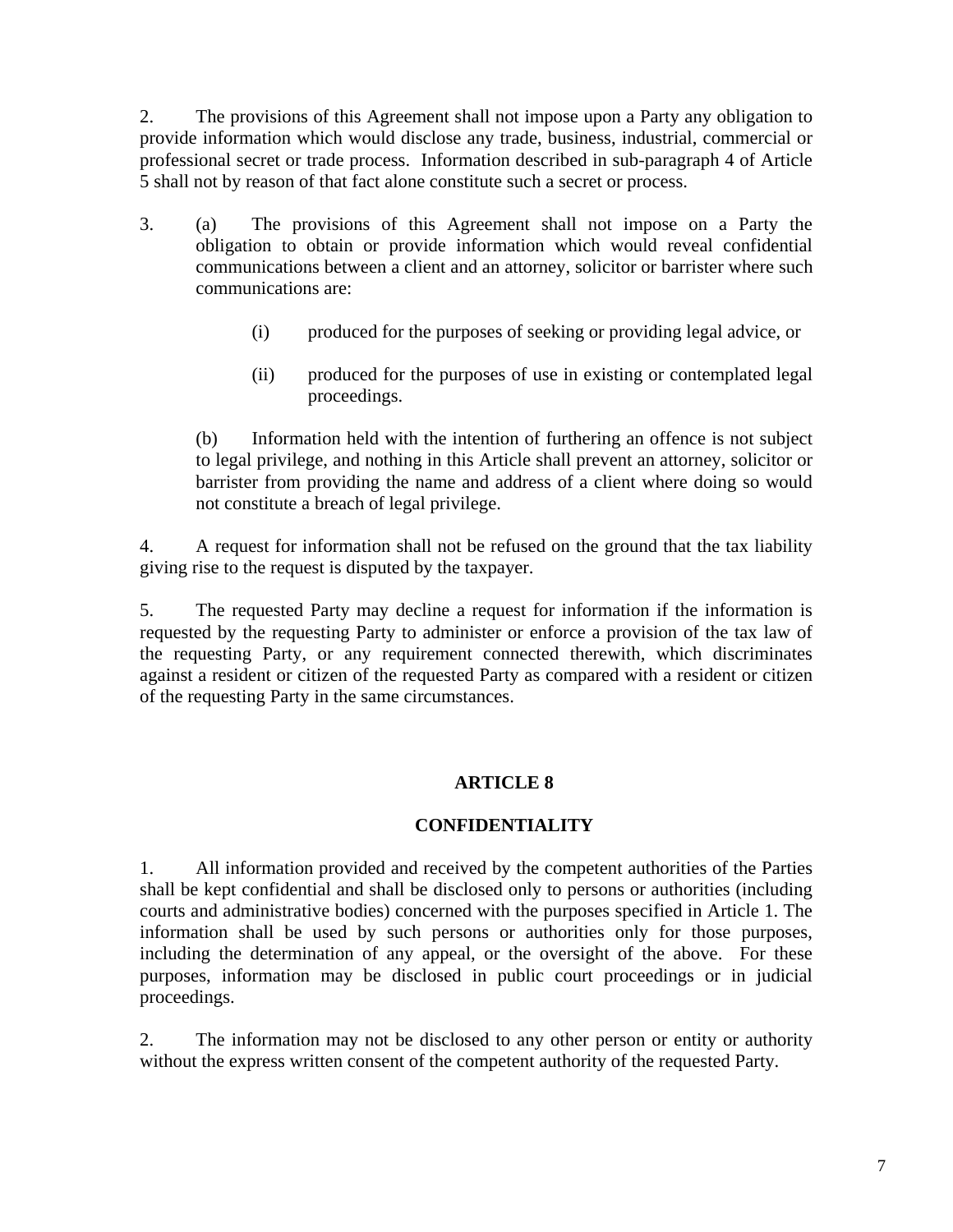3. Information provided to a requesting Party shall not be disclosed to any other jurisdiction.

#### **ARTICLE 9**

#### **IMPLEMENTING LEGISLATION**

 The Parties shall enact any legislation necessary to give effect to the terms of this Agreement.

#### **ARTICLE 10**

#### **ADMINISTRATIVE COSTS**

Incidence of costs incurred in providing assistance (including reasonable costs of third parties and external advisors in connection with litigation or otherwise) shall be decided by the competent authorities in a Memorandum of Understanding.

#### **ARTICLE 11**

#### **MUTUAL AGREEMENT PROCEDURE**

1. Where difficulties or doubts arise between the Parties regarding the implementation or interpretation of this Agreement, the competent authorities shall use their best efforts to resolve the matter by mutual agreement.

2. In addition to the efforts referred to in paragraph 1 of this Article, the competent authorities of the Parties may mutually determine the procedures to be used under Articles 5 and 6.

3. The competent authorities of the Parties may communicate with each other directly for the purposes of reaching agreement under this Article.

4. The Parties may jointly decide on other forms of dispute resolution should this become necessary.